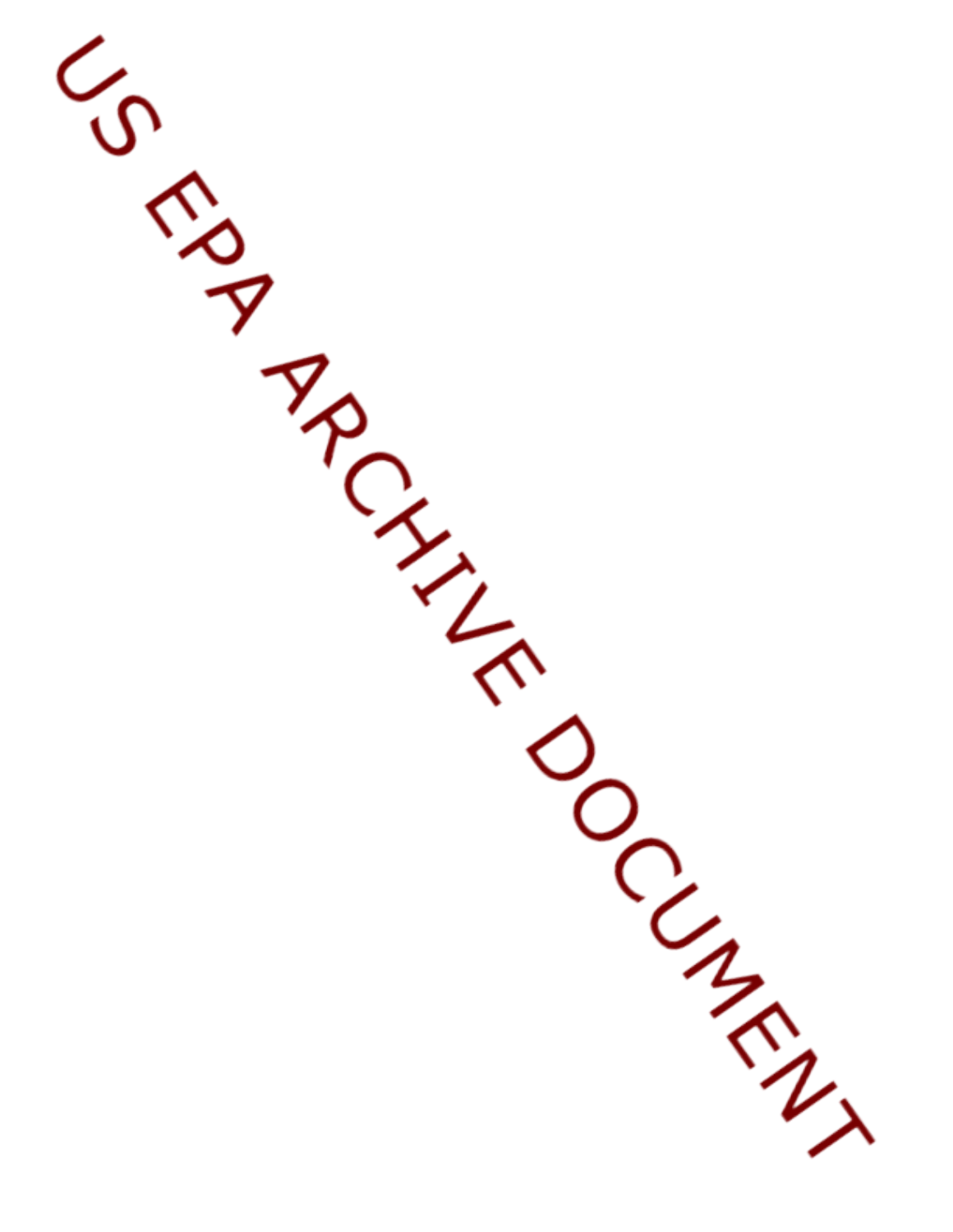# **Technical Factsheet on: TRICHLOROETHYLENE**

[List of Contaminants](http://www.epa.gov/safewater/hfacts.html) 

 As part of the Drinking Water and Health pages, this fact sheet is part of a larger publication: **National Primary Drinking Water Regulations** 

# **Drinking Water Standards**

MCLG: zero MCL: 0.005 mg/L HAL(child): none

## **Health Effects Summary**

Acute: EPA has found trichloroethylene to potentially cause vomiting and abdominal pain from acute exposures at levels above the MCL.

No Health Advisories have been established for short-term exposures.

 above the MCL. Chronic: Trichloroethylene has the potential to cause liver damage from a lifetime exposure at levels

 lifetime exposure at levels above the MCL. Cancer: There is some evidence that trichloroethylene may have the potential to cause cancer from a

### **Usage Patterns**

Production of trichloroethylene has increased from just over 260,000 lbs in 1981 to 320 million lbs. in 1991. Vapor degreasing of fabricated metal parts and some textiles accounts for 80% of its use.

 Five percent is used as an intermediate in the production of organic chemicals and pharmaceuticals. Miscellaneous uses (5%) include solvents for dry cleaning, extraction and as a refrigerant/heat exchange liquid. An estimated 10% is exported.

## **Release Patterns**

Major environmental releases of trichloroethylene are due to air emissions from metal degreasing plants. Wastewater from metal finishing, paint and ink formulation, electrical/electronic components, and rubber processing industries also may contain trichloroethylene.

 From 1987 to 1993, according to the Toxics Release Inventory, trichloroethylene releases to water totalled over 100,000 lbs. Releases to land totalled over 191,000 lbs. These releases were primarily from steel pipe and tube manufacturing industries. The largest releases occurred in Pennsylvania and Illinois. The largest direct releases to water occurred in West Virginia.

# **Environmental Fate**

 Relatively high vapor pressure and low adsorption coefficient to a number of soil types indicates ready transport through soil and low potential for adsorption to sediments. The mobility in soil is confirmed in soil column studies and river bank infiltration studies. Four to six percent of environmental concentrations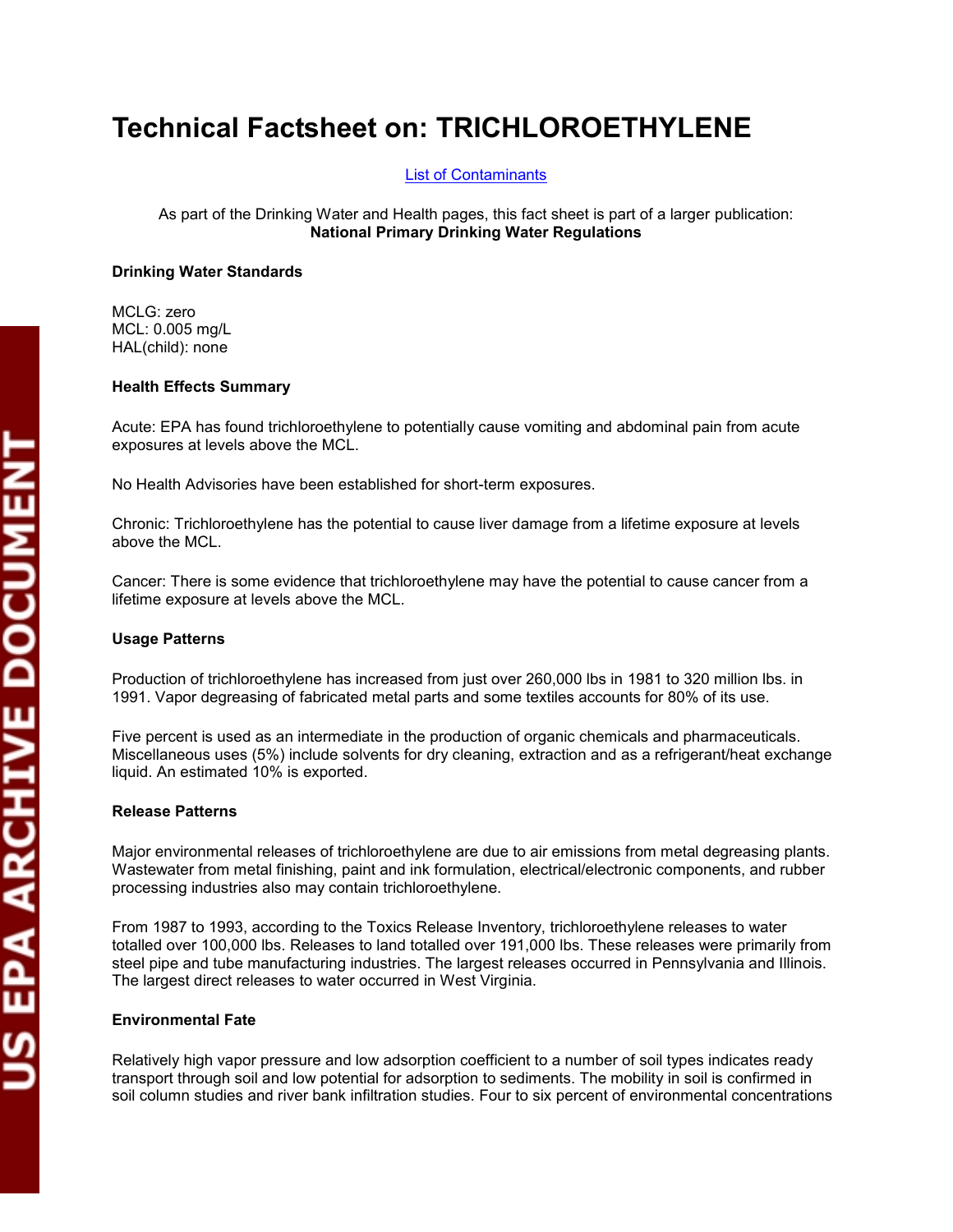montmorillonite and 17% adsorption to Al-saturated montmorillonite was observed. of trichloroethylene adsorbed to two silty clay loams (Koc = 87 and 150). No adsorption to Ca-saturated

 been reported to be on the order of several minutes to hours, depending upon the turbulence. Field The high Henry's Law Constant indicates rapid evaporation from water. Half-lives of evaporation have studies also support rapid evaporation from water. Trichloroethylene is not hydrolyzed by water under normal conditions. It does not adsorb light of less than 290 nm and therefore should not directly photodegrade. However, slow (half-life -l0.7 months) photooxidation in water has been noted.

Trichloroethylene is relatively reactive under smog conditions with 60% degradation in 140 min and 50% degradation in 1 to 3.5 hours reported. Atmospheric residence times based upon reaction with hydroxyl radical is 5 days (6-8) with production of phosgene, dichloroacetyl chloride, and formyl chloride.

 17 to 39 have been reported in bluegill sunfish and rainbow trout. Marine monitoring data only suggest moderate bioconcentration (2-25 times). Bioconcentration factors of

## **Chemical/Physical Properties**

CAS Number: 79-01-6

Color/ Form/Odor: Clear, colorless or blue mobile liquid with sweet chloroform-like odor

M.P.: -73 C B.P.: 87 C

M.P.: -73 C B.P.: 87 C<br>Vapor Pressure: 57.8 mm Hg at 20 C

Density/Spec. Grav.: 1.465 at 20 C

Octanol/Water Partition (Kow): Log Kow = 2.29

Solubilities: 1.0 g/L of water at 25 C

Soil sorption coefficient: Log Koc = 2 for many soil types; high to very high mobility in soil

Bioconcentration Factor: 17 to 39 in fish; moderate.

Odor/Taste Thresholds: N/A

Henry's Law Coefficient: 0.01 atm-cu m/mole

 Benzinol; Chlorilen; CirCosolv; Germalgene; Lethurin; Perm-a-chlor; Petzinol; Philex; TRI-Plus M; Vitran Trade Names/Synonyms: 1,1,2-Trichloroethylene; Acetylene trichloroethylene; Algylen; Anameth;

## **Other Regulatory Information**

Monitoring:

-- For Ground/Surface Water Sources:

Initial Frequency- 4 consecutive quarterly samples during initial compliance period (1993-1995)